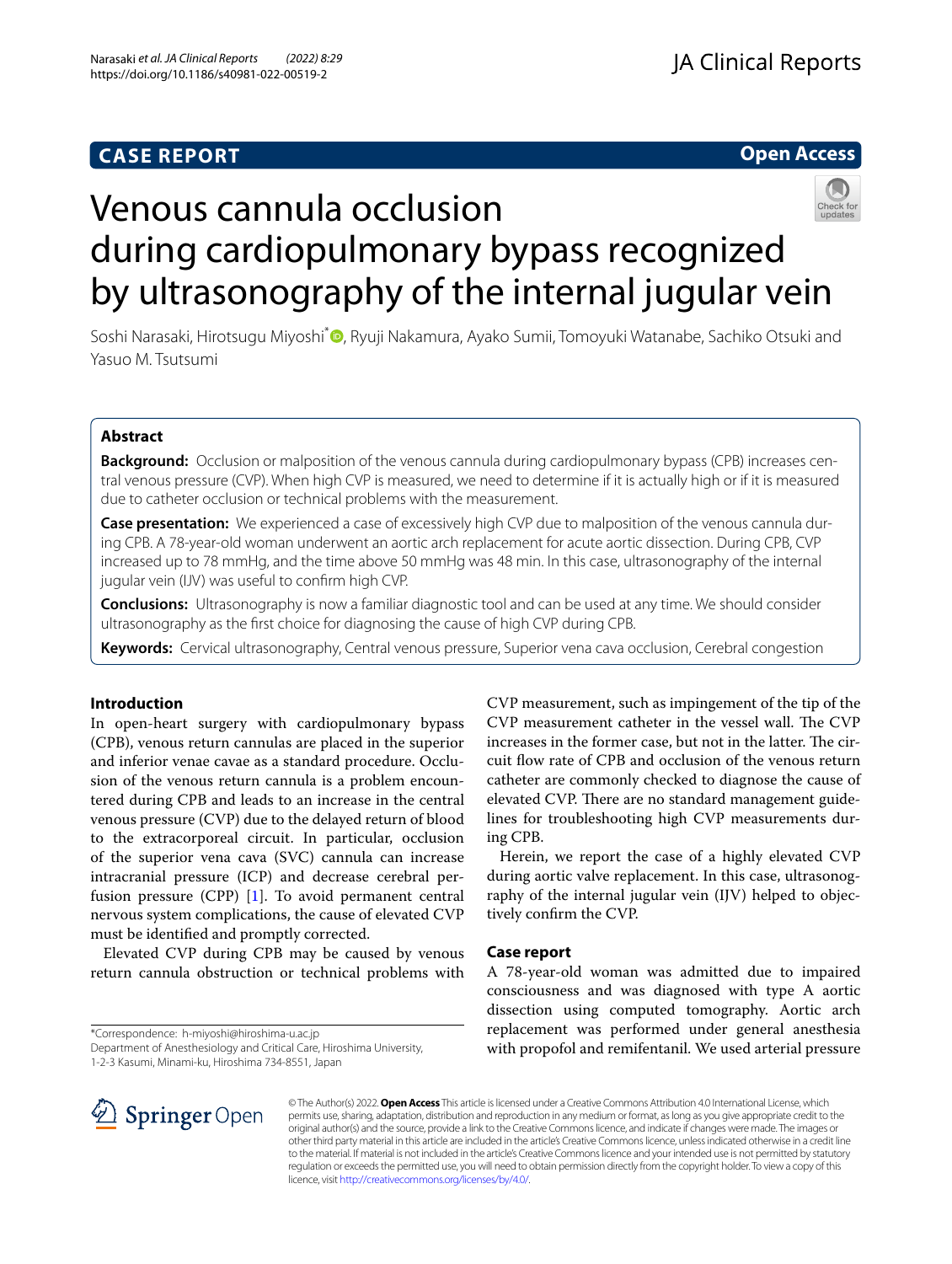measurements and central venous pressure measurements with a central venous catheter located in the right internal jugular vein and transesophageal echocardiography (TEE) to monitor hemodynamics. After heparinization, CPB was initiated by removing the blood from the superior and inferior venae cavae and returning it through the right axillary artery. A roller pump was used for selective cerebral perfusion. After reducing the body temperature to 32 °C, the superior and inferior venae cavae were clamped, and complete extracorporeal circulation was initiated. The CVP increased from 10 to 40 mmHg after the start of complete extracorporeal circulation; however, there was no change in the CPB perfusion. The anesthesiologist and surgeon on site confirmed that the infow conduit in the surgical feld was inserted into the superior vena cava; however, the CVP value on the monitor was still high. Therefore, we concluded that the CVP measurement was incorrect because of the obstruction of the central venous catheter. With increasing CVP, the mean arterial pressure increased from 75 to 120 mmHg. Epistaxis, facial edema, and blood refux from the venous infusion line in the upper limb were observed. Cervical echography revealed IJV distention, and we concluded that the elevated CVP was due to poor blood removal. We requested the surgeon to adjust the position of the catheter tip because the elevated CVP was caused by the insertion of the inflow conduit into the azygous vein. After the adjustment of the infow conduit,

the CVP was maintained at approximately 5 mmHg. During SVC clamping, the CVP was maintained at > 50 mmHg for 48 min, with a maximum of 78 mmHg. The  $Entropy^M$  (GE Healthcare, Helsinki, Finland) value was 0 due to thiopental administration for cerebral protection before the start of CPB but increased gradually after the release of cerebral congestion. Postoperatively, the patient was observed to have poor consciousness, despite no apparent abnormal fndings on postoperative computed tomography of the head. The level of consciousness gradually improved, and the patient was extubated 6 days after the surgery. The patient was moved from the intensive care unit to the general ward on the 8th postoperative day and was discharged on the 45th postoperative day without any neurological sequelae. The intraoperative course is shown in Fig. [1](#page-1-0). Cervical ultrasonography images before and after adjusting the position of the inflow conduit are shown in Fig. [2.](#page-2-0)

## **Discussion**

We experienced a case of cardiovascular surgery with  $CVP > 50$  mmHg for 48 min, with a maximum of 78 mmHg. CVP is often elevated during CPB. This is frequently not recognized as a serious problem because it is often caused by impingement of the tip of the CVP measurement catheter in the vessel wall. In our patient, we could not recognize that the cause of the high CVP was obstruction of the venous cannula because the

<span id="page-1-0"></span>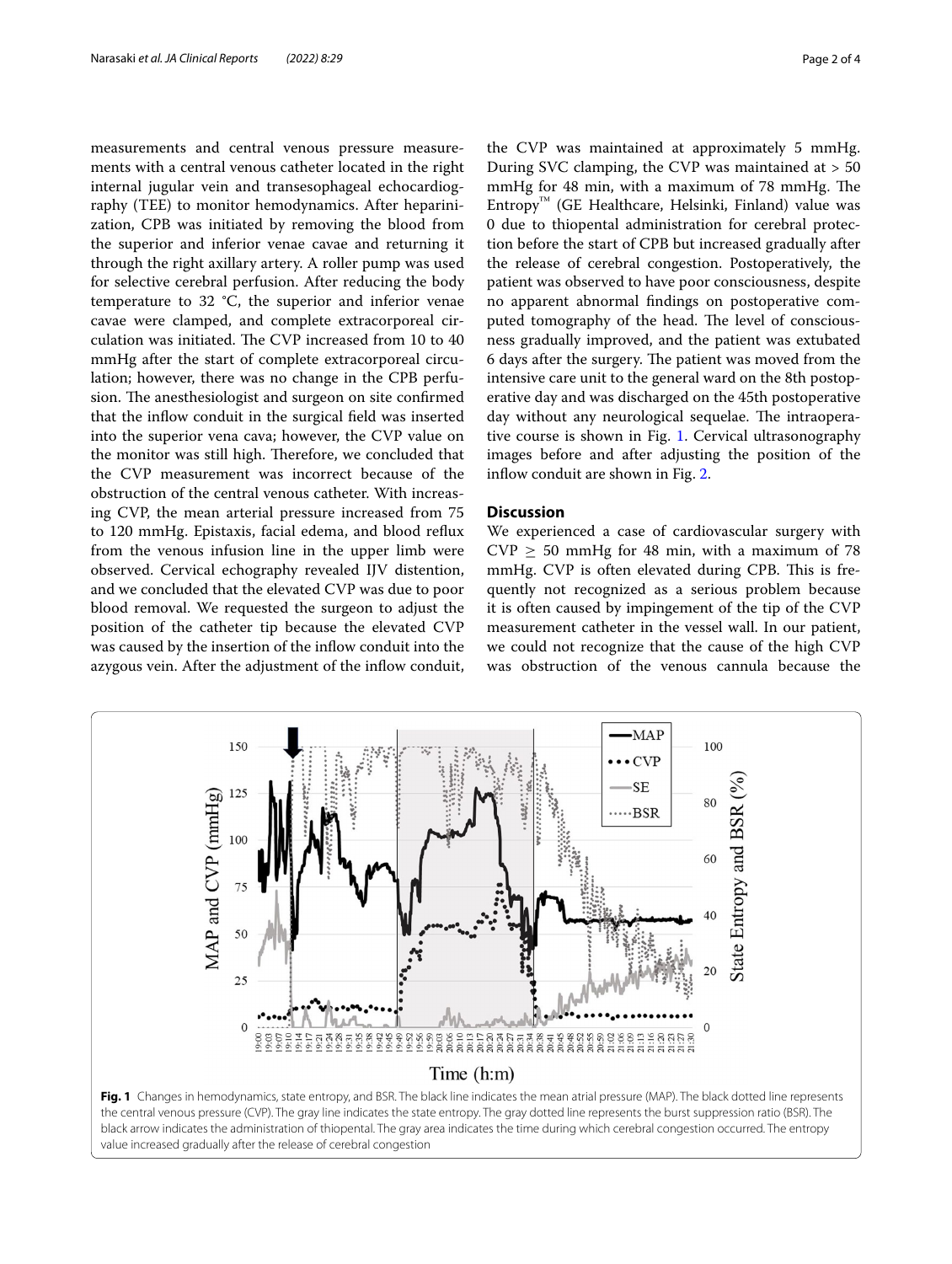

<span id="page-2-0"></span>flow rate of the CPB did not decrease when the CVP increased; however, we were able to confrm this using ultrasonography.

Ultrasonography is now a very familiar diagnostic tool and is commonly used to guide nerve blocks, place catheters, and diagnose all types of lesions. An attempt has been made to estimate the CVP from the end-expiratory diameter of the IJV and the proportion of the cross-surface areas of the IJV and common carotid artery measured using ultrasonography [[2,](#page-3-1) [3\]](#page-3-2). Even during CPB, it is possible to infer CVP from the properties of the IJV. In our patient, ultrasonography showed that the IJV was tense and did not collapse even when compressed with the probe, confrming that the CVP was elevated. Ultrasonography was useful in objectively determining that the CVP was actually high when a high CVP was measured using a pressure transducer.

TEE is commonly used as one of the tools to monitor intraoperative hemodynamics for both cardiac and noncardiac surgery  $[4, 5]$  $[4, 5]$  $[4, 5]$ . Though the azygos veins usually cannot be identifed by transthoracic echocardiography, they can be identified by TEE  $[6]$  $[6]$ . However, the confuence between the azygos veins and the SCV can be included in the blind zone of TEE, preventing observation of the confluence with TEE. That is, an unexpected infow conduit into an azygos vein, as in our case, could not be observed by TEE; therefore, alternative methods are warranted. While the observation of the IJV by cervical echocardiography cannot directly diagnose the misinsertion of infow conduits into the azygos vein, it is possible to indirectly detect abnormal blood removal states by evaluating the tension of the IJV. Observation of IJV by cervical echocardiography can be useful in diferentiating false high CVP due to obstruction of the central venous catheter from actual high CVP due to poor blood removal if CVP elevates during cardiopulmonary bypass.

Our patient had no neurological sequelae despite prolonged exposure to a very high CVP. CPP is determined by the mean arterial pressure minus the ICP. When the SVC cannula is occluded, as in this case, the ICP may increase and the CPP may decrease. In an experiment in pigs, Tovedal et al. reduced the fow rate of the SVC cannula by 75% during CPB and then performed pressor treatment or release of obstruction. CPP decreased after SVC cannula occlusion and recovered after both treatments [[1](#page-3-0)]. In our patient, the regional cerebral oxygen saturation (rSO<sub>2</sub>) did not decrease during SVC cannula occlusion. Additionally, no neurological sequelae remained, although the ICP may have been elevated, as inferred from signs of congestion, such as nasal bleeding. This may be due to the fact that reflux by the roller pump increased the arterial pressure as the CVP increased and CPP was maintained. In other words, CVP elevation with a rise in blood pressure during CPB may indicate that the CVP is actually rising due to central venous congestion.

In conclusion, we encountered a case in which obstruction of the venous cannula was recognized by IJV ultrasonography. Ultrasonography can be useful as a tool to determine the cause of elevated CVP.